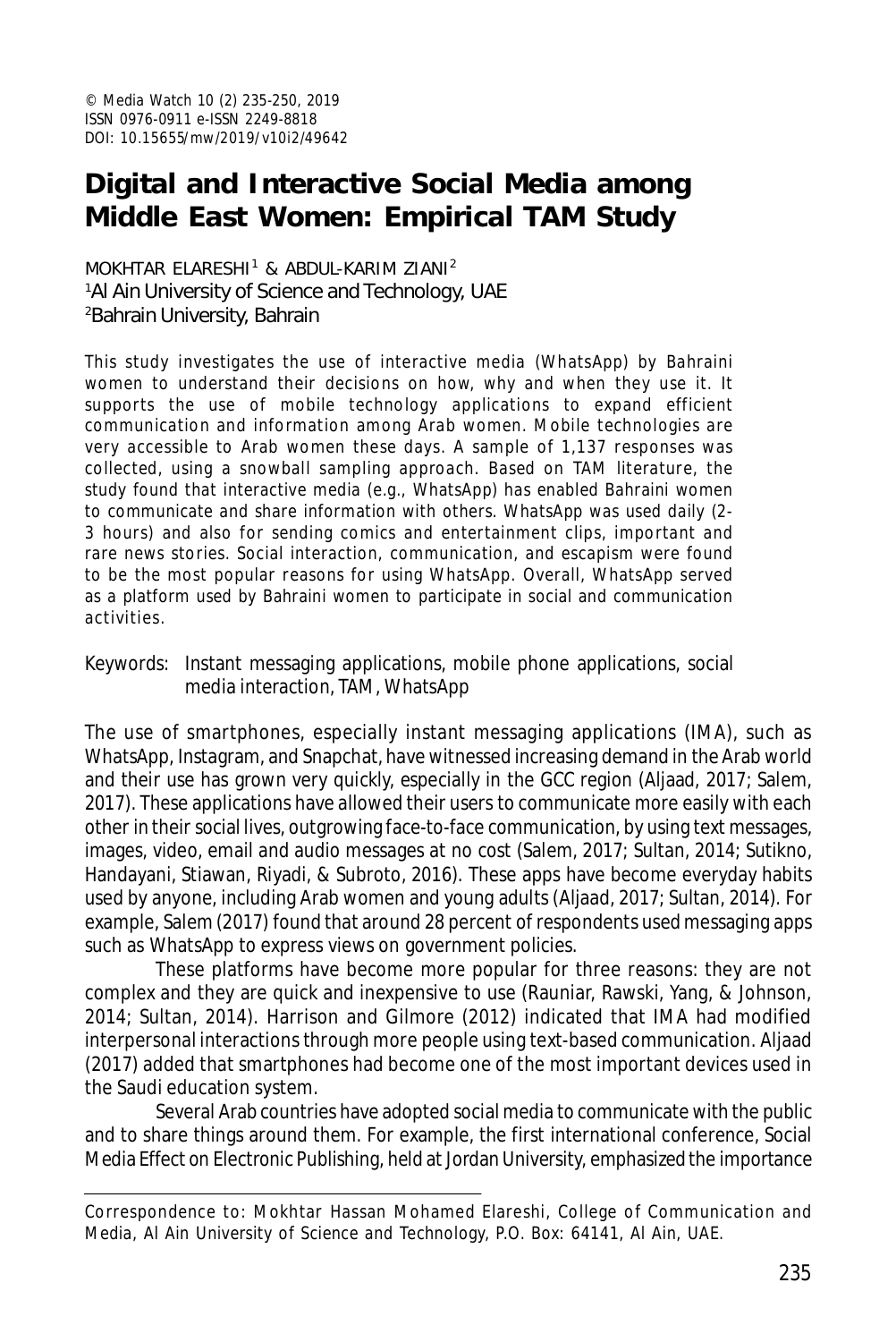of social media, with all its functions, in people's lives (Aljaad, 2017). This is why WhatsApp is used in Saudi education by 73 percent of students, with some female students interested in using it for academic activities. This is an indication that social media (e.g., WhatsApp) can be used to spread information and enable Arab women to engage in their communities (AlBaloushy, 2015). Alqahtani (2014) found that WhatsApp is used for communicating with relatives and families in an unprecedented way. It has had a significant impact on Saudi women's means of communication with others.

Research has already examined the effects of new technologies on people's communications and lives such as emails (Falahah & Rosmala, 2012; Lampe et al., 2011), text messaging (Tess, 2013; Thurlow & Poff, 2013), chat rooms (Rollman, Krug, & Parente, 2000), MySpace (Madden, Lenhart, Duggan, Cortesi, & Gasser, 2013), blogs (Boyd & Ellison, 2007; Kaye, 2005; Lawrence, Sides, & Farrell, 2010), LinkedIn (Manca & Ranieri, 2016; Papacharissi, 2009; Tess, 2013), Facebook (Al-Harbi, 2010; Stern & Taylor, 2007) and Twitter (Kaplan & Haenlein, 2010; Kinninmont, 2013), but less attention has been given to newer technologies such as WhatsApp and their use by Arab women, especially in the GCC region. Hence, this study focuses on the use of WhatsApp by Bahraini women in order to explain better and to understand the factors that influence women's decisions on how, why and when to use WhatsApp.

# IMA: WhatsApp

The IMA has monopolized instant messaging in multi-platform applications for smartphones (G3 and G4) that depend on Internet connections for the transmission of messages and information (Church & Oliveira, 2013; Statistic, 2018). New technologies now enable their users to send images, voice messages, videos, emails, print files and more (Kaplan & Haenlein, 2010; Sultan, 2014). WhatsApp is one of these apps, which was founded in 2009 by Brian Acton and Jan Koum, who formerly worked for the Yahoo app (https://www.whatsapp.com). WhatsApp is based in Santa Clara, California, US and it competes with some Asian messaging services such as LINE, KakaoTalk, and WeChat (Statistic, 2018).

Ten billion messages were sent daily in August 2012. In June 2013, the new daily records reached 27 billion and around 1.2 billion monthly active users were reported using WhatsApp in January 2017 (Statistic, 2018). In February 2014, Facebook acquired WhatsApp for \$19 billion. Note that WhatsApp is now only available for G4 mobile phones operated by ISO, Android, Symbian and Windows Phone (and iPad unofficially) (Aljaad, 2017). The company has announced that, by the end of 2016, they will not be able to support WhatsApp Messenger on some smartphones such as BlackBerry OS and 10, Nokia S40 and Symbian S60, Android 2.1 and 2.2, Windows Phone 7 and iPhone 3GS/iOS 6. This is because these devices do not offer the kind of capabilities needed to expand WhatsApp's features in the future (https://blog.whatsapp.com). The current application allows communication between two or more users at the same time with chat histories recorded and visible to all parties (Rashidi, Vaniea, & Camp, 2016). This may be why it has become a very popular social media platform in several countries, such as South Africa, Malaysia, Argentina, Singapore, Hong Kong, Spain (Aharony & Gazit, 2016) and the Middle East and North Africa (MENA) (Dennis, Martin, & Wood, 2016). It synchronizes with the phone contacts, so users do not need to add names in a separate record.

As reported by Dennis et al. (2016) WhatsApp is more popular among older people (45+) in the MENA regions, with 90 percent of users using WhatsApp as a primary source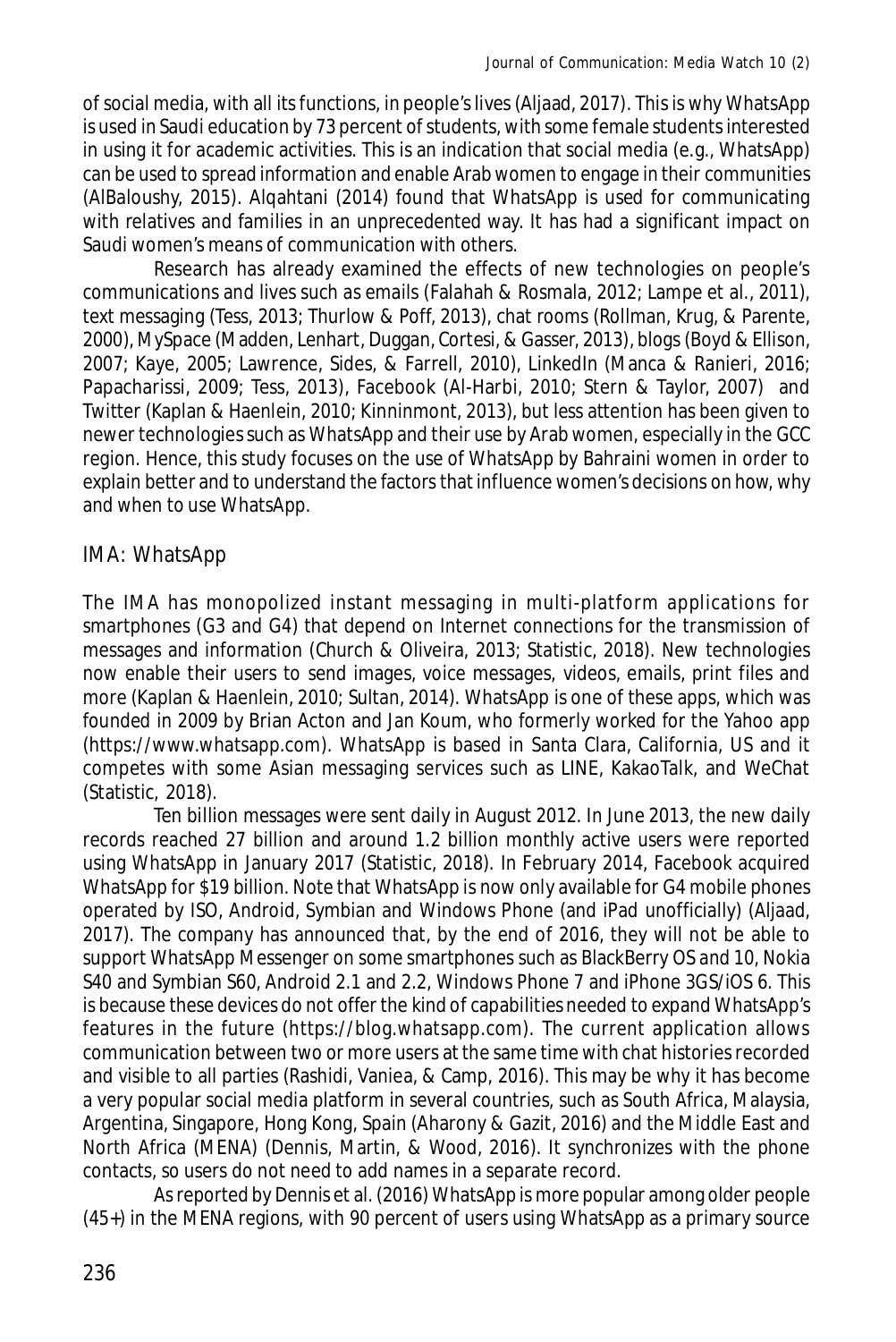for communication with others. The report also found that Arab GCC women are more likely than men to use the Internet in general, with both equally likely to own smartphones. Arab women are found to share content via social media about music and to list more drama, fashion and children/family-oriented content such as favorite online videos.

#### **Literature Review**

New technologies are seen as a new means of communication, especially in the age of social media. The use of social media, such as WhatsApp, is one angle (Aljaad, 2017). In the past decade or so, the study of text messaging has increased in the literature, with numerous studies being carried out to understand how and why messaging (e.g., SMS, IMA, MIM) has weaved itself into daily mobile communication activities (see, e.g., Church & Oliveira, 2013). Not only has this evolution decreased the cost and convenience of mobile data plans, but it also continues to grow unabated, ultimately leading to significant decreases in Short Message Services (SMS) traffic (Church & Oliveira, 2013).

These services are popular, even among young people regardless of their place, and studies have focused particularly on the texting habits of young people as highlighted by Church and Oliveira (2013) in their study in Spain. Others (e.g., Thurlow & Poff, 2013) in Western culture have found that young and older people use texting in different ways. For example, the US Pew Research Center recent study highlighted the importance of text messaging as a key media activity in everyday life of users (Greenwood, Perrin, & Duggan, 2016). They found that 42 percent of smartphone owners aged 18-29 used messaging apps, with 33 percent of college students using them and men more likely to use them than women. Others found that factors such as cost, ease of use, social interaction and the lightweight nature of text messaging have contributed to the increased adoption of IMA among young people in Spain (Church & Oliveira, 2013). Using IMA for users mean more socialization and to stay in touch with others (Sutikno et al., 2016). Although as a closed platform, it can be used to send information to a created group / individuals in whom they can see and accept posts and videos etc. as indicated by undergraduate students, School of Communication in Israel (Aharony & Gazit, 2016).

Some literature has accumulated regarding the use of social media in the Arab world. Studies have found that these platforms can be a kind of political sphere (e.g., in the political uprising in Tunisia and Egypt) (Rauniar et al., 2014) in which users have acknowledged social media as spreading information in *real time* and as a communication platform (Arabian Gazette, 2015; Knight & Weedon, 2014). There have been a range of studies on activism on social media, concerning, for example, the Arab-uprising movements (Alqabra, 2012; Jones, 2013; Rauniar et al., 2014), while other work demonstrates that social media represent a turning point in women's political, social and civic positions in the Arab world (e.g., Abdel-Fadil, 2014, in Egypt; Al-Harbi, 2010; El Haitami, 2014, in Morocco; El Issawi, 2014, in Libya; Khamis, 2014, in Saudi Arabia). The emphasis in these studies is on how Arab women have utilized social media to agitate for their rights, equality, and social status and to overcome their cultural constraints, as well as for leisure time, entertainment and dating. Also, studies have asserted the gendering of women's identities when communicating on social media. For example, Moroccan women, in using online communication platforms, have been able to form collective identities as a strategy to portray their culture within their activities and practices (El Haitami, 2014).

Mobile-phone applications (e.g., WhatsApp) have become common in the Arab Gulf regions, and these communication techniques have been used to provide affordable and accessible communication avenues for under-represented groups across the region.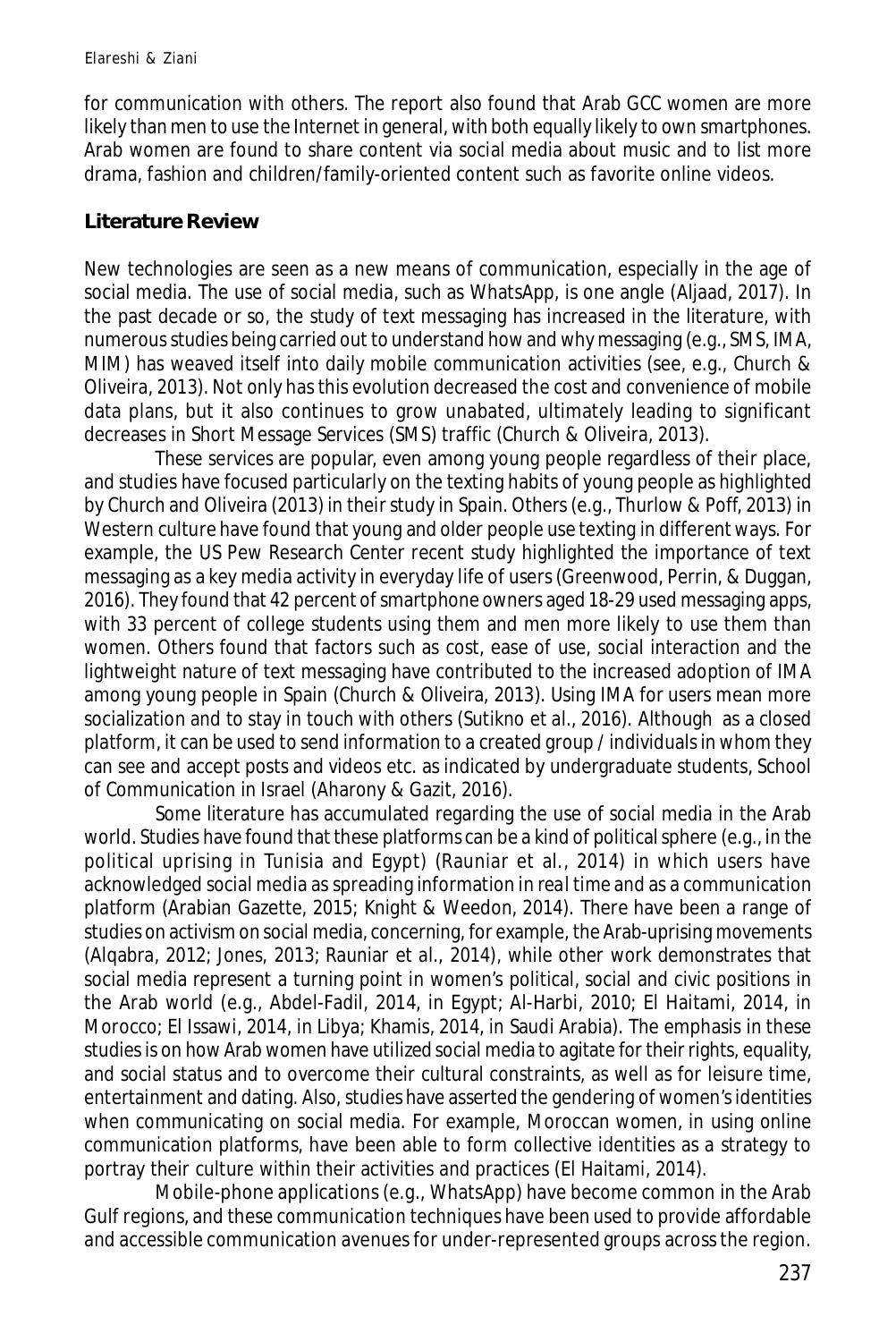In technical terms, the area has the highest subscription rates for mobile devices in the world, with Kuwait being listed as the top subscriber (ratio 3:1)(GSMA, 2017). GCC citizens have often been early adopters of social media platforms (e.g., Facebook, WhatsApp, Twitter) (AlSharekh, 2016; Dennis et al., 2016; Radcliffe & Lam, 2018). These apps have become an effective way for some groups, such as GCC women's groups, to disseminate their ideas, views, and agendas (Ajwad, 2015; AlSalem, 2016). WhatsApp was effectively used, for example, by Saudi women in their driving campaign in 2013 (a campaign which succeeded in 2017) (Jamjoom & Smith-Spark, 2013)and in Kuwait for campaigning for the citizenship rights of children born to Kuwaiti mothers married to non-Kuwaitis. They used these apps as platforms to test for acceptable ideas in the region (Ajwad, 2015; AlSharekh, 2016) and they have helped to spread information locally and nationally. Information and other activities have been spread via these platforms for different purposes (Ajwad, 2015; Sutikno et al., 2016). While some research has revealed interesting insights and helped the understanding of the use of apps, in contrast, our current understanding of the role of Mobile Instant Messaging (MIM) applications is still very limited, especially among Arab women.

# Technology Acceptance Model

Technology has enabled social-interaction processes between users, regardless of age, gender, and race. Thus, these online technologies (e.g., social media sites) are successful because of acceptance and usage in personal, social and professional everyday lives, as Fishbein and Ajzen (1975) and Doll and Torkzadeh (1988) indicate. One of the theories/ models that may help us to understand the actual usage behavior (Bahraini women) of new technology is the Technology Acceptance Model (TAM) proposed by Davis (1989). Davis (1989) initially examines and explains the usage behavior of computer technology. The model suggests that, when users are presented with new technology, some factors influence their decision about how, why and when they will use it.

The TAM is built into two constructs: Perceived Usefulness (PU) and Perceived Ease of Use (EU) of users. While PU is defined as 'the degree to which a person believes that using a particular system would enhance his or her job performance', Perceived EU is seen as 'the degree to which a person believes that using a particular system would be free of effort'(Davis, 1993, p 320) As a result, PU and EU influence the users' attitudes toward using technology (WhatsApp). In our study, the expansion of new media (social media) has increased the opportunities for applying the TAM due to the medium requiring a higher level of interactivity from its users (e.g., WhatsApp) in comparison with other media. TAM is defined as the information systems that model how users (Bahraini women) come to accept and use a technology (WhatsApp) (Davis, 1989).



Figure 1. The TAM Early Version by Davis et al. (1989)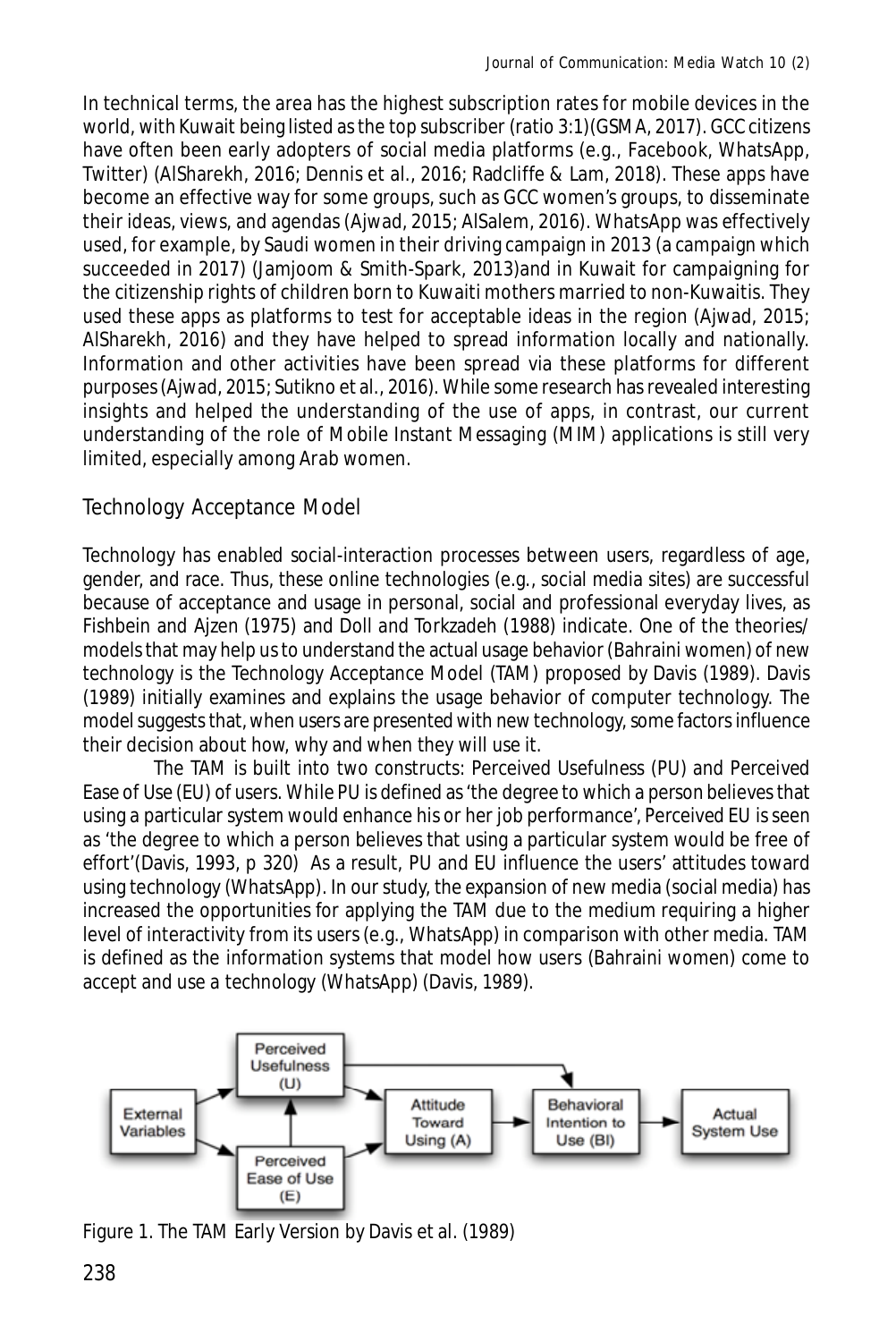Users are also guided by their needs when they choose to use a certain service. The model, therefore, allows us to explain individual social media usage behavior and to understand, perhaps, why (the reasons) our participants (Bahraini women) use WhatsApp in their lives. The current study is based on TAM, because of its theoretical characteristics of being simple and applicable to the prediction of acceptance and usage of new technologies (WhatsApp). Accordingly, PU here is seen as the extent to which Bahraini women believe that using (WhatsApp) helps them to meet the related goal-driven needs, while Perceived EU is seen as how much further effort is needed to learn features, make use of apps and perform online-related activities (Rauniar et al., 2014). This means that the user should find it easy to assess and use the app (e.g., WhatsApp). This also means that it is important for such applications to be designed for smooth user interaction. This is why TAM assumes that Perceived EU is directly linked to PU.

TAM also hypothesises that attitudes about PU determine Intention to Use (IU) technology which leads to Actual Use (AU) (Davis, 1989). Further, Davis (1989) adjusted the original TAM by removing the 'attitude' construct, which has enhanced the model for it to be used for prediction and for explaining users' behavior on three theoretical concepts (EU, PU, and IU) (Rauniar et al., 2014).

## **Research Questions and Hypotheses**

This study examines the uses and perceptions of WhatsApp by Bahraini women. It also examines the reasons for using WhatsApp. The research questions are, therefore, concerned with exploring and perceiving WhatsApp in terms of Bahraini women.

**RQ1**: What are the reasons for respondents using WhatsApp?

**RQ2**: How do Bahraini women perceive using WhatsApp?

**RQ3**: How do Bahraini women integrate with WhatsApp in their daily activities?



**H1**: The Perceived EU of WhatsApp is positively related to PU.

**H2**: The PU of WhatsApp is positively related to the IU of WhatsApp.

**H3**: The IU of WhatsApp is positively related to the AU of WhatsApp.

# **Method**

# **Participants**

Data were collected from 1,137 women participants across Bahrain. Out of 1,137 responses, 16 responses were dropped for not having WhatsApp accounts (1.4%). The final sample size was 1,121, summarised in Table 1.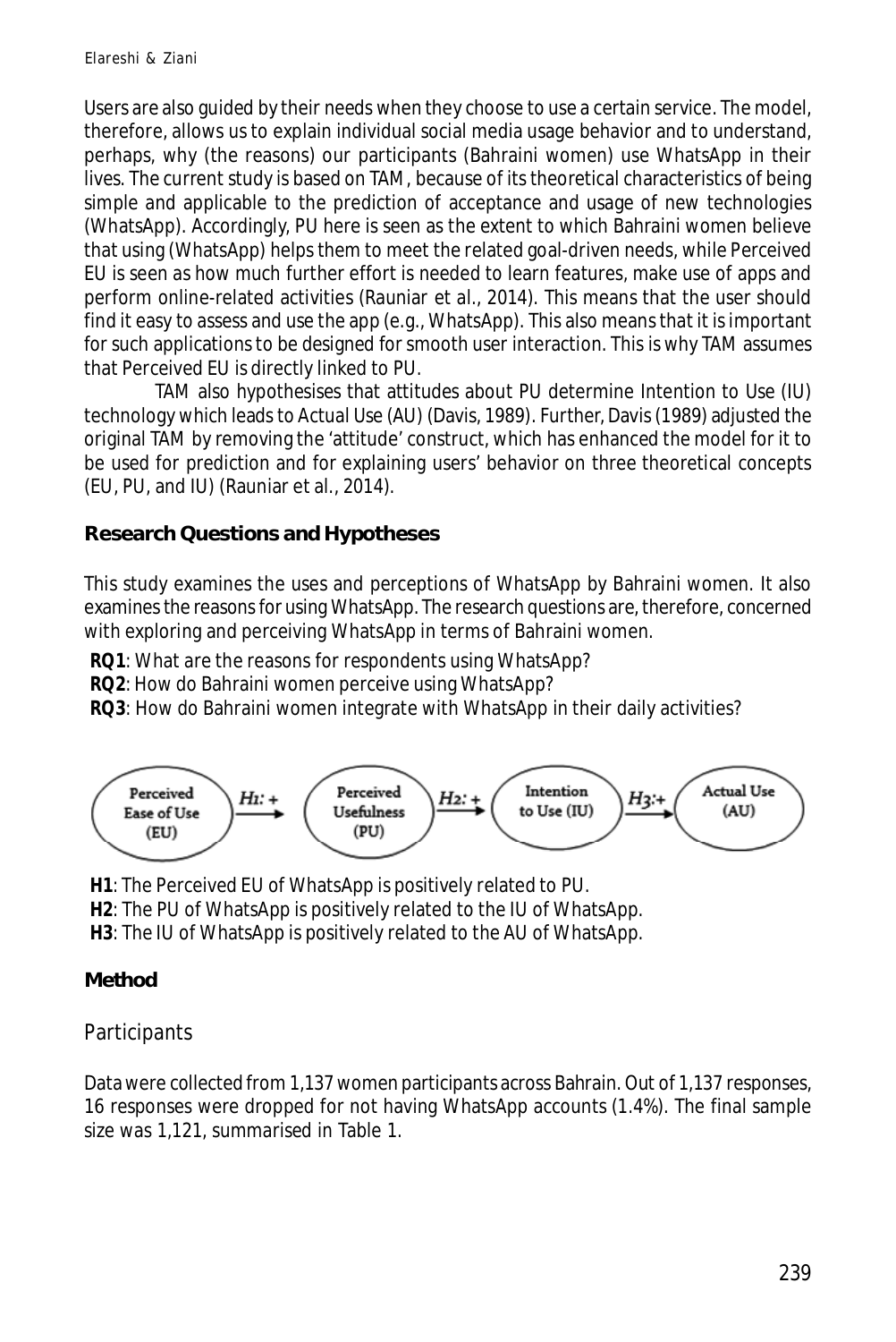| Age                  | Percent |
|----------------------|---------|
| < 19                 | $0\%$   |
| $20 - 30$            | 74.3%   |
| $31 - 40$            | 12.9%   |
| >41                  | 12.8%   |
| <b>Education</b>     |         |
| Secondary school     | 3.2%    |
| High school          | 75.6%   |
| University and above | 21.2%   |
| Occupation           |         |
| Student              | 59.3%   |
| Employee             | 25.1%   |
| Housewife            | 15.7%   |

#### Table 1. Sample characteristics

## **Measures**

Data were gathered in Arabic, and via an online survey, googlesurvey.com, and a questionnaire was developed containing three sections of closed-response (e.g., yes/no) and multi-response items, with a total of 12 questions. Before proceeding, bear in mind that because the data were gathered via an online survey, the generalisability and the findings of this study are limited to those respondents who responded to this survey and the study should still be considered as exploratory. However, the 1,121 participants used here, given the limitations of time, cost and local culture in terms of reaching out to women, have perhaps provided a reasonable cross-section. The questionnaire comprised three areas: Section (1) was linked to demographic information (e.g., age, education, occupation). Section (2) asked about whether respondents had WhatsApp accounts, their favorite time for using WhatsApp, the hours spent using it, their preferred information and their interaction with others. Section (3) was linked to their reasons for using WhatsApp. The scales for perceived EU, PU, IU, and AU were adapted from prior studies (Davis, 1989; Rauniar et al., 2014; Venkatesh & Davis, 2000). Items were modified to reflect the measurement of WhatsApp users on a five-point Likert scale (1 = strongly disagree and  $5 =$ strongly agree). The validity of the questionnaire was tested by reviewing it to ensure that words were linguistically clear, that items were relevant and that no biased words and phrases were included.

## Procedure

The research was conducted in Bahrain between January and March 2017. To capture a diverse sample of WhatsApp women users, participants were recruited by asking female business students enrolled at undergraduate and postgraduate levels at the University of Bahrain to send WhatsApp messages with a survey link to all their WhatsApp contacts and to encourage them to take part in the survey voluntarily, with assurances of confidentiality stated on the consent form. Because of the difficulty of reaching women in Bahrain face-toface, the sampling was chosen as a snowball sampling where respondents can invite/ recruit others via their group contact lists (family members, friends, colleagues, etc.) to participate. The survey took approximately 8-12 minutes to complete.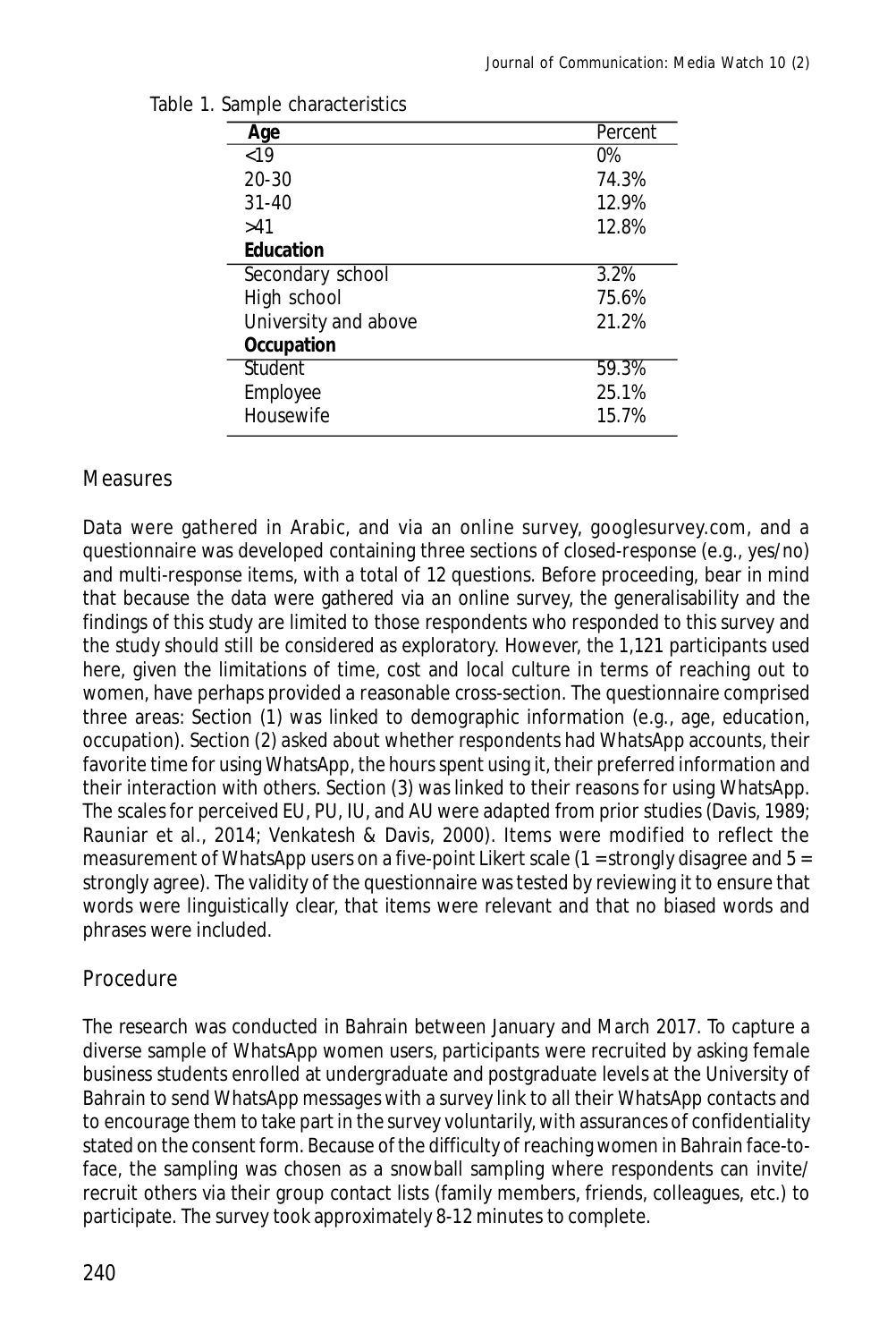# **Analysis**

Data analysis was quantitative, initially comprising the computation of simple percentages, frequencies and crosstabs using SPSS software version 22.0. These analyses were employed to describe the demographic trends in the use of WhatsApp by Bahraini women. A chisquare (x²) test was applied to nominal-level data to determine whether variables measured on nominal or categorical scales were associated with each other. Bivariate correlations (Pearson r) were run to test the hypotheses. Finally, in all analyses of the data, the statistical significance was fixed at a level of 0.05. This is because, conventionally, this level of statistical significance has been observed to be followed in the social science field.

# **Findings**

Time Spent on WhatsApp

The majority of respondents (84%) used WhatsApp in Afternoon, while 12.5% used it At No Specific Time and 3.5% during Morning. Young women (87.5%) were more likely than those aged 31-40 (84.9%) and 41+ (65.1%) to use WhatsApp during the Afternoon. Female students (87.8%) were more likely than employed (78.6%) and housewives (87.2%) to use WhatsApp during the Afternoon.

Different amounts of time were spent on WhatsApp by respondents, with 44.9% spending devoting 2-3 hours daily, while the rest (33.6%) spent more than five hours and 21.5% spent 4-5 hours. Those aged 41+ (73.3%) were more likely to spend 2-3 hours daily on WhatsApp compared with those aged 31-40 (20.5%) and 20-30 (21.9%). 61.8% of housewives spent between 2-3 hours daily, compared with 52.3% of employees and 38% of students.

Previous research has indicated the dominance of WhatsApp as a communication platform in the Arab world. Rashidi et al. (2016) reported that 9 in 10 (93.2%) of Saudi respondents used WhatsApp daily to connect with friends, family, co-workers, drivers, plumbers, contractors, etc. Others have confirmed the spread of WhatsApp as it is recommended by friends and family or through what is called 'social influence' (Church & Oliveira, 2013; Salem & Mourtada, 2015).

# Type of Information Preferred on WhatsApp

Besides sending/receiving text messages, images and links to information, the majority of respondents preferred sending comics and entertainment clips, important/rare news stories and fewer sports information (Table 2). Those aged 20-30 were more likely than others to prefer comics/entertainment, personal video, and songs/plays/film clips, while those aged 41+ preferred more important news and religious information. Housewives and employed women preferred more important news and religious information than did others, while student women were more likely to enjoy personal videos. The results are supported by Church and de Oliveira (2013).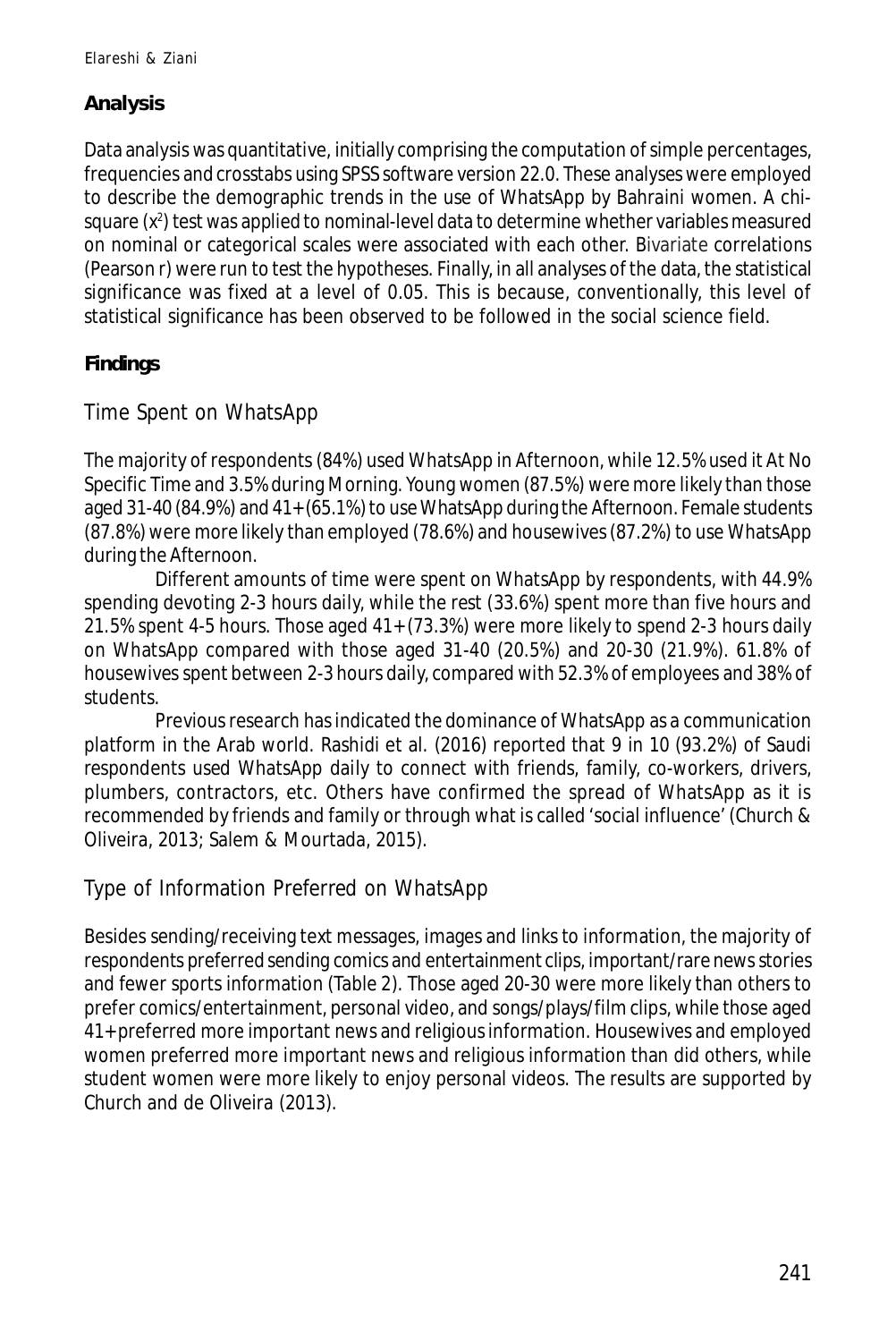| <b>Items</b>     | 1                     | 2                      | з                      | 4                    | 5                      |
|------------------|-----------------------|------------------------|------------------------|----------------------|------------------------|
| All              | 71.6%                 | 43.1%                  | 39.4%                  | 36.5%                | 24.5%                  |
| Age              |                       |                        |                        |                      |                        |
| 20-30            | 75.1%                 | 35.7%                  | 41.2%                  | 30.5%                | 26.2%                  |
| $31 - 40$        | 69.2%                 | 58.2%                  | 39%                    | 50.7%                | 17.8%                  |
| $41+$            | 47.3%                 | 70.5%                  | 24.7%                  | 56.8%                | 18.5%                  |
| $x^2$            | 47.046**              | $77.129$ <sup>**</sup> | $14.324$ <sup>**</sup> | $51.743$ **          | $7.618$ <sup>*</sup>   |
|                  | $-0.20$ <sup>**</sup> | $0.26$ <sup>**</sup>   | $-0.11$ <sup>**</sup>  | $0.21$ <sup>**</sup> | $-0.08$ <sup>*</sup>   |
| Occupation       |                       |                        |                        |                      |                        |
| Student          | 75.8%                 | 35%                    | 41.5%                  | 29.5%                | 28.2%                  |
| Employee         | 64.2%                 | 51.9%                  | 37.5%                  | 39.3%                | 20%                    |
| <b>Housewife</b> | 62.4%                 |                        | 30.3%                  | 58.4%                | 15.2%                  |
| $x^2$            | 20.323                | 46.670**               | 7.695"                 | 20.323               | $16.546$ <sup>**</sup> |
| r                | $-0.13$ <sup>11</sup> | $0.20$ <sup>**</sup>   | $-0.08$ <sup>**</sup>  | $0.20$ <sup>11</sup> | $-0.12$ <sup>**</sup>  |

Table 2. Type of information preferred on WhatsApp

s signific 1: Comic/entertainment clips; 2: important/rare news stories; 3: Personal video clips; 4: Religious info clips;

5: Songs/plays/film clips

Interestingly, significant negative correlations were found between age and type of information preferred on WhatsApp comics/entertainment and personal video clips (Table 2). These showed that older users and housewives used WhatsApp less for entertainment, personal video and art clips. They used it more for important news and religious information.

## Type of Information Producing Interaction on WhatsApp

When respondents were asked to state the type of information which led them to interact with others on WhatsApp, the strongest preference was for pictures/images (60.7%), followed by sharing/suggesting ideas (56.4%), personal information (55.5%) and video clips (38.1%).

Those aged 20-30 (62.7%) were more likely to interact with others by sending personal information than those aged 31-40 (44.5%) and 41+ (24%). Those aged 20-30 (63.4%) interacted more with others by sending pictures/images than did those aged 31-40  $(56.8%)$  or those aged  $41+ (48.6%)$ , whereas those aged  $41+ (66.4%)$  were more likely to send share/suggest ideas than those aged 31-40 (61.6%) and 20-30 (53.7%).

University-educated women (63.8%) were more likely to interact with others by sending pictures/images than were those at secondary school (52.8%) and high school (50.6%). Students (62.9%) were more likely than employees (49.5%) and housewives (36.5%) to interact with others by sending personal information and sending pictures/images (students 63.8%, housewives 56.2%, employees 56.1%).

## Reasons for Using WhatsApp

Respondents were also asked to provide their reasons for using WhatsApp. The most important reason was social interaction, followed by communication, occupying leisure time with enjoyment and entertainment, increasing knowledge and information, searching for job goals, making new friendships, advertising social events, curiosity and escaping from problems. Table 3 summarises the results.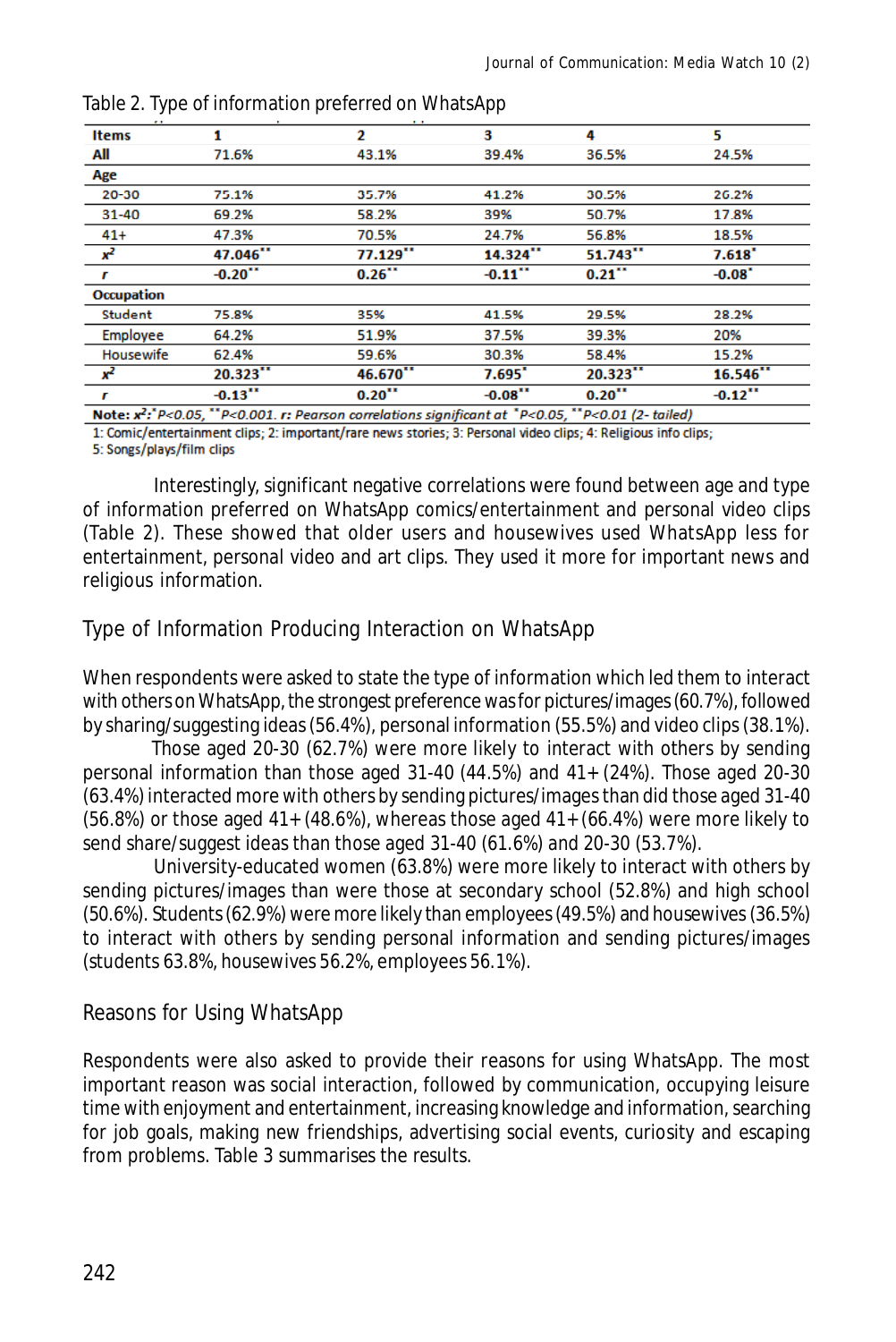| <b>Items</b>                                                                                                         | 1                      | $\overline{2}$         | з                      | 4                    | 5                      | 6                      | 7                      | 8                     | 9     |
|----------------------------------------------------------------------------------------------------------------------|------------------------|------------------------|------------------------|----------------------|------------------------|------------------------|------------------------|-----------------------|-------|
| All                                                                                                                  | 87.1%                  | 76.2%                  | 57.2%                  | 34.8%                | 24.1%                  | 21.5%                  | 18.7%                  | 12.4%                 | 7.5%  |
| Age                                                                                                                  |                        |                        |                        |                      |                        |                        |                        |                       |       |
| 20-30                                                                                                                | 74.7%                  | 79.4%                  | 63.6%                  | 29.8%                | 24.3                   | 23.4%                  | 15.5%                  | 14.4%                 | 69.4% |
| 31-40                                                                                                                | 13.0%                  | 75.3%                  | 43.2%                  | 46.6%                | 34.2                   | 21.2%                  | 29.5%                  | 7.5%                  | 12.9% |
| $41+$                                                                                                                | 12.2%                  | 58.2%                  | 34.2%                  | 51.4                 | 13%                    | 11.6%                  | 26%                    | 5.5%                  | 17.6% |
| $x^2$                                                                                                                | 2.686                  | $30.851$ <sup>11</sup> | $57.099$ <sup>**</sup> | 35.843"              | $18.040$ <sup>**</sup> | $10.219$ <sup>**</sup> | 21.986'''              | 12.849'''             | 1.951 |
| Г                                                                                                                    | $-0.39$                | $-0.16$ <sup>17</sup>  | $-0.22$ <sup>**</sup>  | $0.17$ <sup>11</sup> | $-0.51$                | $-0.09$ <sup>11</sup>  | $0.12$ <sup>22</sup>   | $-0.10$ <sup>xx</sup> | 0.39  |
| <b>Occupation</b>                                                                                                    |                        |                        |                        |                      |                        |                        |                        |                       |       |
| <b>Student</b>                                                                                                       | 59.4%                  | 81%                    | 65.7%                  | 27.2%                | 34.4%                  | 25.2%                  | 14.2%                  | 68.1%                 | 75.6% |
| Employee                                                                                                             | 25.2%                  | 74.4%                  | 44.2%                  | 44.6%                | 23.6%                  | 14.7%                  | 26.3%                  | 20.6%                 | 18.8% |
| Housewife                                                                                                            | 15.5%                  | 60.7%                  | 45.5%                  | 47.8%                | 9.6%                   | 19.1%                  | 23%                    | 11.3%                 | 23.5% |
| $x^2$                                                                                                                | 0.236                  | 32.737                 | 49.593                 | 42.541               | $37.181$ <sup>**</sup> | 13.789                 | $21.924$ <sup>**</sup> | 5.313                 | 5.108 |
| r                                                                                                                    | $-0.11$                | $0.17$ <sup>12</sup>   | $0.19$ <sup>xx</sup>   | $0.18***$            | $-0.06$ <sup>*</sup>   | $-0.08$ <sup>11</sup>  | $0.11$ <sup>xx</sup>   | $-0.07$ <sup>*</sup>  | 0.04  |
| <b>Education</b>                                                                                                     |                        |                        |                        |                      |                        |                        |                        |                       |       |
| Secondary                                                                                                            | 69.4%                  | 63.9%                  | 2.9%                   | 3.0%                 | 5.6%                   | 38.9%                  | 2.8%                   | 14%                   | 3.5%  |
| <b>High level</b>                                                                                                    | 84.2%                  | 71.4%                  | 19.4%                  | 22.5%                | 22.8%                  | 25.3%                  | 19.3%                  | 13%                   | 15.3% |
| <b>University</b>                                                                                                    | 88.6%                  | 78%                    | 77.7%                  | 74.4%                | 25.2%                  | 19.9%                  | 77.8%                  | 7.1%                  | 81.2% |
| $x^2$                                                                                                                | $13.458$ <sup>**</sup> | $7.678$ <sup>*</sup>   | 3.480                  | 0.657                | 2.587 <sup>2</sup>     | $9.798$ <sup>11</sup>  | 0.682                  | 8.049''               | 1.921 |
| г                                                                                                                    | $0.10^{11}$            | 0.08                   | 0.02                   | $-0.02$              | $0.07^*$               | $-0.09$ <sup>11</sup>  | 0.02                   | $0.06^*$              | 0.03  |
| Note: $x^2$ : $P<0.05$ , $x^2$ P<0.001. r: Pearson correlations significant at $x^2$ P<0.05, $x^2$ P<0.01 (2-tailed) |                        |                        |                        |                      |                        |                        |                        |                       |       |

Table 3. Reasons for using WhatsApp

1: social interaction; 2: Communication; 3: For leisure/enjoyment; 4: Knowledge/info; 5: Job goals; 6: New friendship; 7: Ad/events; 8: Curiosity; 9: Escapism

Statistically, younger and student women (this also applies to some highly educated women) were more likely to use WhatsApp for communication, leisure, new friendships, curiosity and escapism than were others. The results were also supported by negative associations when Pearson correlations were applied. This is an indication that age, occupation, and education level have an impact on the reasons that respondents use WhatsApp in everyday life.

## Perceptions of Using WhatsApp

Finally, respondents were asked to identify their perceptions of using WhatsApp and a list of 10 items was provided. The most popular items were (showing in Table 4): 'to communicate easily with my family and friends' [EU4] (85%), 'to re-connect with old friends [IU2] (59%), 'to introduce events and issues' [EU1] (47.1%), 'means of communication with my family' [IU3] (35.8%), 'to be more social' [PU3] (33.9%), 'to express my opinion freely' [EU3] (30.8%), 'building my opinion on issues and events around me' [PU1] (28.4%), 'to enhance my opinion via discussion with others' [IU1] (28.2%), 'to gain new skills on how to deal with my family' [EU2] (27.4%), and 'to believe in myself more' (14.2%) [PU2].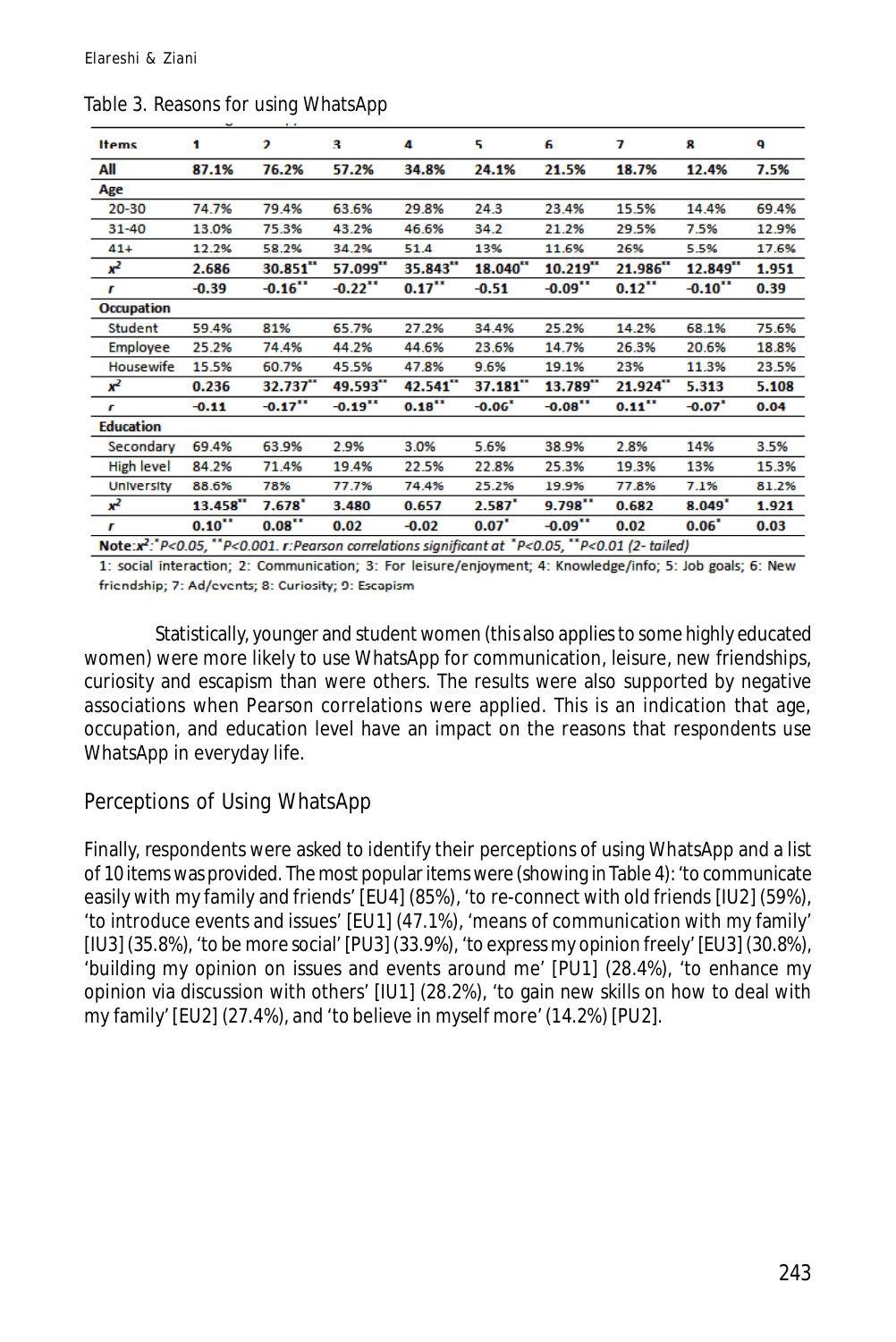D.

| Item              | Ease of Use [EU]       |                      |            |                      | <b>Perceived Usefulness [PU]</b> |          |                       | The intention of Use [IU] |       |       |
|-------------------|------------------------|----------------------|------------|----------------------|----------------------------------|----------|-----------------------|---------------------------|-------|-------|
|                   | [EU1]                  | [EU2]                | [EU3]      | [EU4]                | [PU1]                            | [PU2]    | [PU3]                 | [101]                     | [102] | [103] |
| All               | 47.1%                  | 27.4%                | 30.8%      | 85%                  | 28.4%                            | 14.2%    | 33.9%                 | 28.2%                     | 58.8% | 35.8% |
| Age               |                        |                      |            |                      |                                  |          |                       |                           |       |       |
| $20 - 30$         | 44.1%                  | 25.7%                | 32.7%      | 85.2%                | 24%                              | 75.8%    | 73.8%                 | 29.8%                     | 75.4% | 74.4% |
| 31-40             | 59.6%                  | 37%                  | 27.4%      | 89.7%                | 39.7%                            | 12.4%    | 11.2%                 | 29.5%                     | 12.7% | 14%   |
| $41+$             | 52.1%                  | 27.4%                | 23.3%      | 79.5%                | 42.5%                            | 11.8%    | 15.1%                 | 17.8%                     | 11.8% | 11.5% |
| $x^2$             | $13.544$ <sup>**</sup> | $8.008$ <sup>*</sup> | 6.036      | $6.125$ <sup>*</sup> | $31.369$ <sup>**</sup>           | .237     | 3.534                 | $8.992^*$                 | 1.594 | 1.496 |
| <b>Occupation</b> |                        |                      |            |                      |                                  |          |                       |                           |       |       |
| <b>Student</b>    | 43.6%                  | 23.9%                | 33.7%      | 86.6%                | 23.7%                            | 15%      | 34.6%                 | 30.3%                     | 60%   | 58.5% |
| Employee          | 56.1%                  | 31.9%                | 23.2%      | 85%                  | 36.1%                            | 9.8%     | 26%                   | 28.4%                     | 26%   | 25.8% |
| Housewife         | 46.1%                  | 33.1%                | 32%        | 79.2%                | 33.7%                            | 18%      | 43.8%                 | 20.2%                     | 14%   | 15.7% |
| $x^2$             | $12.698$ <sup>**</sup> | 10.085               | $10.559**$ | $6.124$ <sup>*</sup> | $18.062$ <sup>**</sup>           | $6.919*$ | $15.969**$            | $7.015$ <sup>*</sup>      | 3.884 | .206  |
| <b>Education</b>  |                        |                      |            |                      |                                  |          |                       |                           |       |       |
| Secondary         | 3.5%                   | 47.2%                | 4%         | 2.7%                 | 2.5%                             | 39%      | 58.3%                 | 3.4%                      | 2.7%  | 3.4%  |
| High level        | 20%                    | 24.9%                | 19.7%      | 21%                  | 22.3%                            | 17%      | 34%                   | 18.7%                     | 20%   | 21.4% |
| <b>University</b> | 76.5%                  | 27.2%                | 76.3%      | 76.3%                | 75.2%                            | 12.4%    | 33%                   | 78%                       | 77.4% | 75.2% |
| х2                | 1.285                  | $7.893$ <sup>*</sup> | 1.662      | 5.180                | .942                             | 21.378"  | $9.983$ <sup>11</sup> | 1.717                     | 3.062 | .177  |

#### Table 4. Perceptions of using WhatsApp

Note: P<0.05, "P<0.001 (not all results were significant)

A Chi-square test (x<sup>2</sup>) was run to determine the significant differences among independent and dependent variables. The results are summarised in Table 4. In terms of Ease of Use [EU], those aged 31-40 often used WhatsApp for introducing events and issues, gaining new skills on how to deal with family and communicating easily with family and friends, while those aged 20-30 used it for expressing opinion freely. Female students were more likely than others to use WhatsApp to express opinion freely and to communicate easily with family and friends. Employed women seemed to use WhatsApp for introducing events and issues, while housewives used it for gaining new skills regarding dealing with family. Women at the university level used WhatsApp more than others for introducing events and issues, expressing opinions and communicating easily with family and friends.

Perceived Usefulness [PU] was also different, with those aged 20-30 using WhatsApp less often to build an opinion on issues and events, instead tending to use it to believe in themselves and to be more social. It seemed that employed and secondary school-level women used WhatsApp for building an opinion on issues and events, while housewives used it for believing in themselves and for being more social.

When it comes to intention to use [IU], those aged 20-30 and female students were more likely than others to use WhatsApp for enhancing opinion via discussion with others, re-connecting with old friends and communicating with family.

The results from the BivariateCorrelations (Pearson *r*) indicate that **H1** and **H2** hypotheses were supported, while **H3** was only supported if we consider the hours used (**RQ3**) by respondents rather than their preferred time for using WhatsApp (**RQ2**). The first hypothesis was supported, suggesting that [EU1] was positively correlated with [PU1] (*r*.347, P<0.01); [PU2] (*r*.162, P<0.01); and with [PU3] (*r*.114, P<0.01). [EU2] was correlated positively with [PU1] (*r*.305, P<0.01), [PU2] (*r*.305, P<0.01); and with [PU3] (*r*.174, P<0.01). [EU3] was positively correlated with [PU1] (*r*.197, P<0.01); but not with [PU2] (*r*.347, P<0.01); or with [PU3] (*r*.284, P<0.01). [EU4] was only positively correlated with [PU1] (*r*.089, P<0.01); [PU2] (*r*-.021, P>0.05)) [PU3] (*r*.039, P>0.05). This means that communicating easily with family and friends does not correlate with respondents believing in themselves and being more social.

The second hypothesis was also supported. [PU1] was positively correlated with [IU1] (*r*.233, P>0.01); [IU2] (*r*.144, P>0.01); and with [IU3] (*r*.144, P>0.01). [PU2] was positively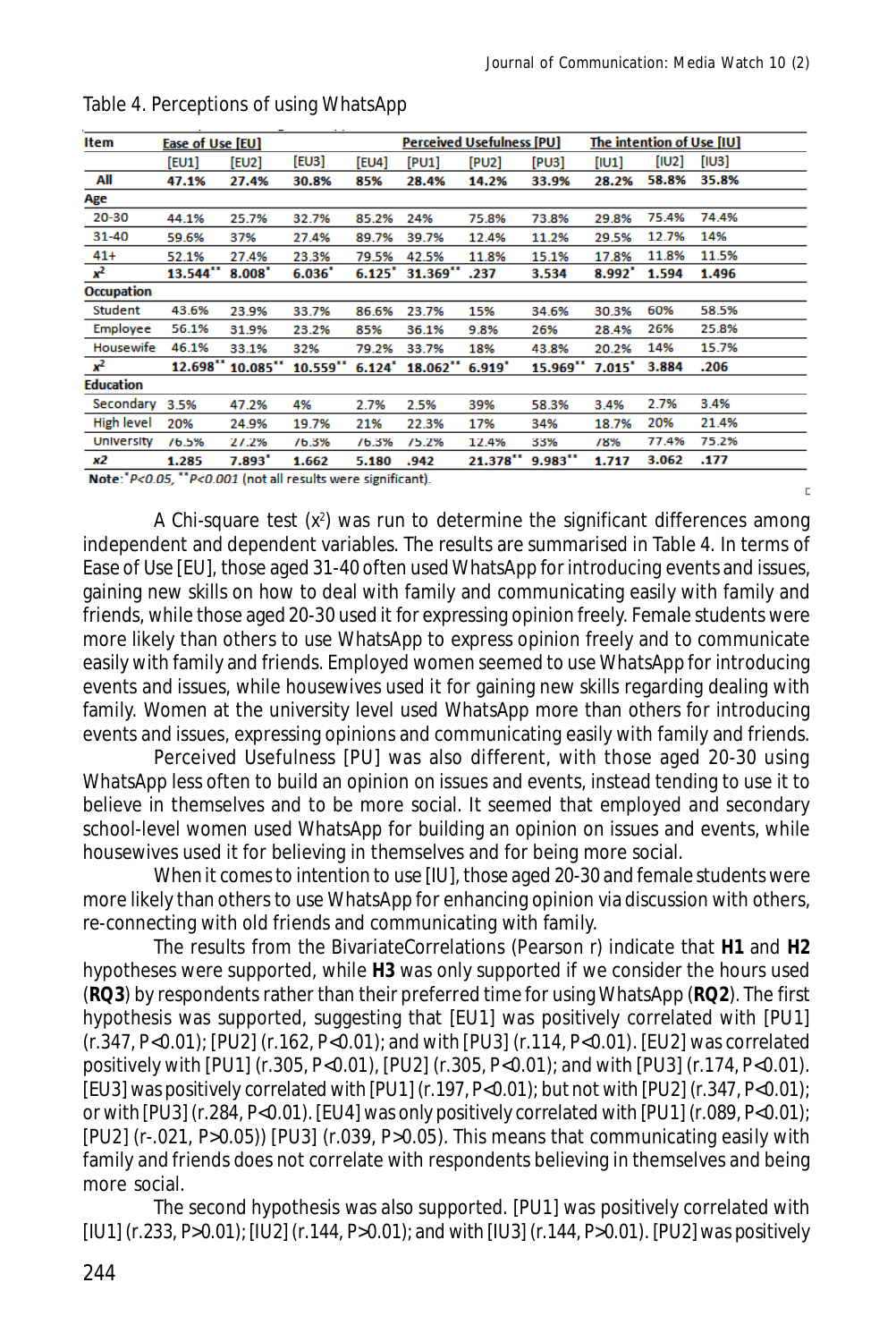correlated with [IU1] (*r*.232, P>0.01) [1U2] (*r*.125, P>0.01) [IU3] and with (*r*.186, P>0.01). [PU3] was positively correlated with [IU1] (*r*.232, P>0.01); [IU2] (*r*.139, P>0.01); and with [IU3] (*r*.237, P>0.01).

The third hypothesis was not fully supported, as we found no correlations between intention to use ([IU1], [IU2], [IU3]) and times of use (Q2) (morning, afternoon, no specific time), while positive correlations occurred between intention to use and hours of use (Q3), as in the following: [IU1] was correlated with Q3 (*r*.179, P>0.01); [IU2] was correlated with Q3 (*r*.087, P>0.01); and [IU3] was correlated with Q3 (*r*.056, P=0.060). This means that our results supported only the respondents' hours of use of WhatsApp, but not the time of use.

# **Discussion**

The online survey investigated the use and perceptions of WhatsApp by Bahraini women aged 18 and older. Evidence emerged that this platform has been widely patronized by Bahraini women in Bahrain, as the majority of respondents had a WhatsApp account and were active on it. Most respondents used WhatsApp during *Afternoon*, although no reason was given for this, this seems to be a suitable time for Bahraini women to communicate with others and to share their social communication. This result was not surprising at all as some have already indicated that WhatsApp is the top preferred social media in the Arab world (GSMA, 2017; Salem & Mourtada, 2015) and social media is used for everyday habits (Sutikno et al., 2016; Ziani & Elareshi, 2016).

Although the online-survey methodology applied here was not equipped to recruit statistically representative samples of the national population of Bahrain, the robustness of its findings is reinforced by their similarity with past work on social media (e.g., WhatsApp). Previous research in the GCC region has confirmed the widespread use of social media platforms as a new way of communication and a new source of information as well as a means of facilitating other activities (Arabian Gazette, 2015; Ghannam, 2011; Salem & Mourtada, 2012, 2015).

The findings here have been further confirmed by other Arabic studies. For example, Rashidi et al. (2016) surveyed views on WhatsApp in Saudi Arabia and found that the nature and intent of WhatsApp application tended to be more social, informal and conversational. Results also showed that respondents had different reasons for using WhatsApp **(RQ1)**. Social interaction, communication, and leisure were the reasons that were highlighted most for Bahraini women using WhatsApp daily. This can be seen as a step forward for Bahraini women in becoming online activists and using social media (e.g., WhatsApp) to share information on different matters related to them. These apps can also be used to overcome the problems that Arab women and GCC women have when it comes to communicating and engaging with others. Being involved in group discussions can help Bahraini women to be aware of things and of skills that they have and which are needed in their communities and families. Activities on social media (e.g., WhatsApp) can enable these women to be more open and media-literate (Abubakar, Dasuki, & MacGranaky, 2017).

The current study supports the findings that WhatsApp is perceived **(RQ2)** to support more natural social interaction and communication (GSMA, 2017; Sutikno et al., 2016). Bahraini women surveyed here have different perceptions of using WhatsApp. For example, they perceived WhatsApp as a way of enabling them to communicate easily, and a means of re-connecting with old friends and introducing events and issues. These findings are in agreement with several studies that have highlighted use of social media (WhatsApp)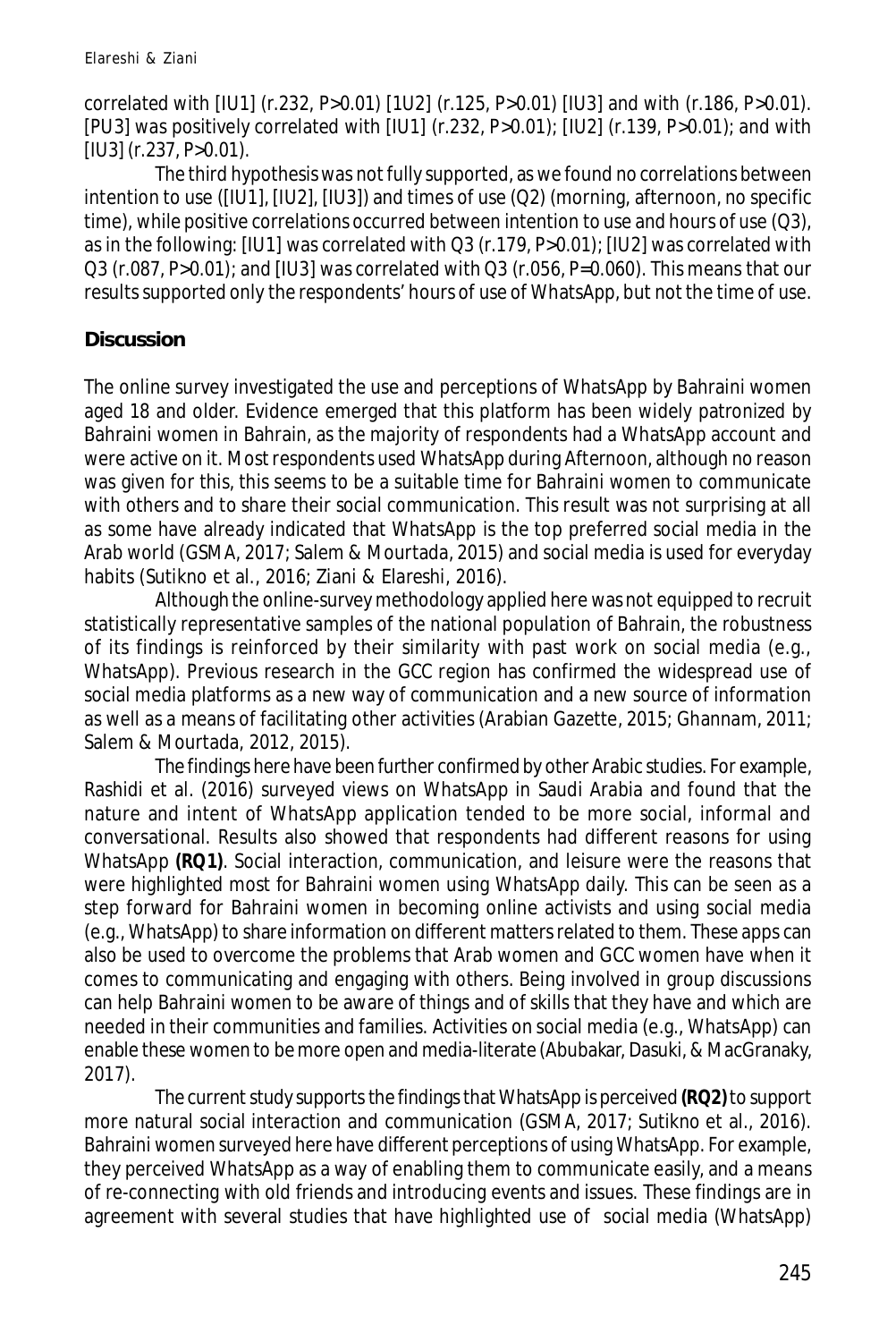(Alhabash, Park, Kononova, Chiang, & Wise, 2012; Dunne, Lawlor, & Rowley, 2010; Manca & Ranieri, 2016; Raacke & Bonds-Raacke, 2008; Ziani, Elareshi, & Alrashid, 2017).

In this study (in response to question 3), users were often able to send free text messages and images as well as comics and entertainment, news stories, videos and art clips daily (Rashidi et al., 2016; Thurlow & Poff, 2013). Our respondents interacted and engaged with others on WhatsApp by posting pictures/images and sharing/suggesting ideas. Older women (41+) seemed to use WhatsApp to share and suggest ideas, while younger women (20-30) and highly educated women (university level) used WhatsApp for more personal purposes and for sending pictures/images to interact and engage with others. This has led to Bahraini women being able to discuss issues on social media and to use social media as platforms that empower them and enable their voices to be heard (Abubakar et al., 2017).

The TAM has helped us to understand and explain the use of social-media acceptance and Bahraini women's behavior regarding WhatsApp. The findings here supported some of the relationships between the original TAM constructs, such as Perceived EU and PU (**H1**) and PU and IU (**H2**). The most positive of these correlations indicated social-media users' behavior and their Intentions to Use [IU] WhatsApp. This also suggests that such an app needs to be easy to use and to help users to achieve specific social-media site-related activities. This was highlighted by the type of information that was interacted with by users. The non-significant correlation between Intention to Use and Actual Use (**H3**) indicated that the time of use is not a matter for Bahraini women, but that hours of use are more important to them. This is, in fact, true as now people can assess information and interact with others in no time at all.

#### **Conclusion**

The current study is, to our knowledge, one of the first to investigate Bahraini women's use and perceptions of WhatsApp, using the TAM framework. Given the popularity of WhatsApp worldwide and in the Arab world, this study is of great importance in better understanding this phenomenon, especially in the GCC region. The study focuses mainly on the use and perceptions of WhatsApp to understand the functions of WhatsApp and how it facilitates communication. It attempts to explain the reasons for using WhatsApp and Bahraini women's decisions on how, why and when they use it.

The study findings provide evidence of social media's capacity to improve women's communication and knowledge within the limited communication sphere for women in the GCC region. Overall, WhatsApp can be seen as a platform that women use to contribute and share information related to women's matters such as social interaction, communication, and escapism. Our findings are, therefore, in line with the discourse on women gender matters in which evidence has suggested that the use of social media would help Arab women to communicate and give them a voice with which to reach out.

The findings of this study have implications for educational and socio-economic policies that target Arab women and the issue of women's empowerment in the Arab world and the GCC region. For example, it has been reported that the illiteracy rate among Arab women is high, with Arab governments implementing different programmes to tackle these issues in recent years, especially in the GCC region. Overall, then, this study adds to a growing body of related work on the use of social media (e.g., WhatsApp) by women.

We understand how and why Arab women use social media remains a topic under research investigation, one with the potential for significantly enhancing women's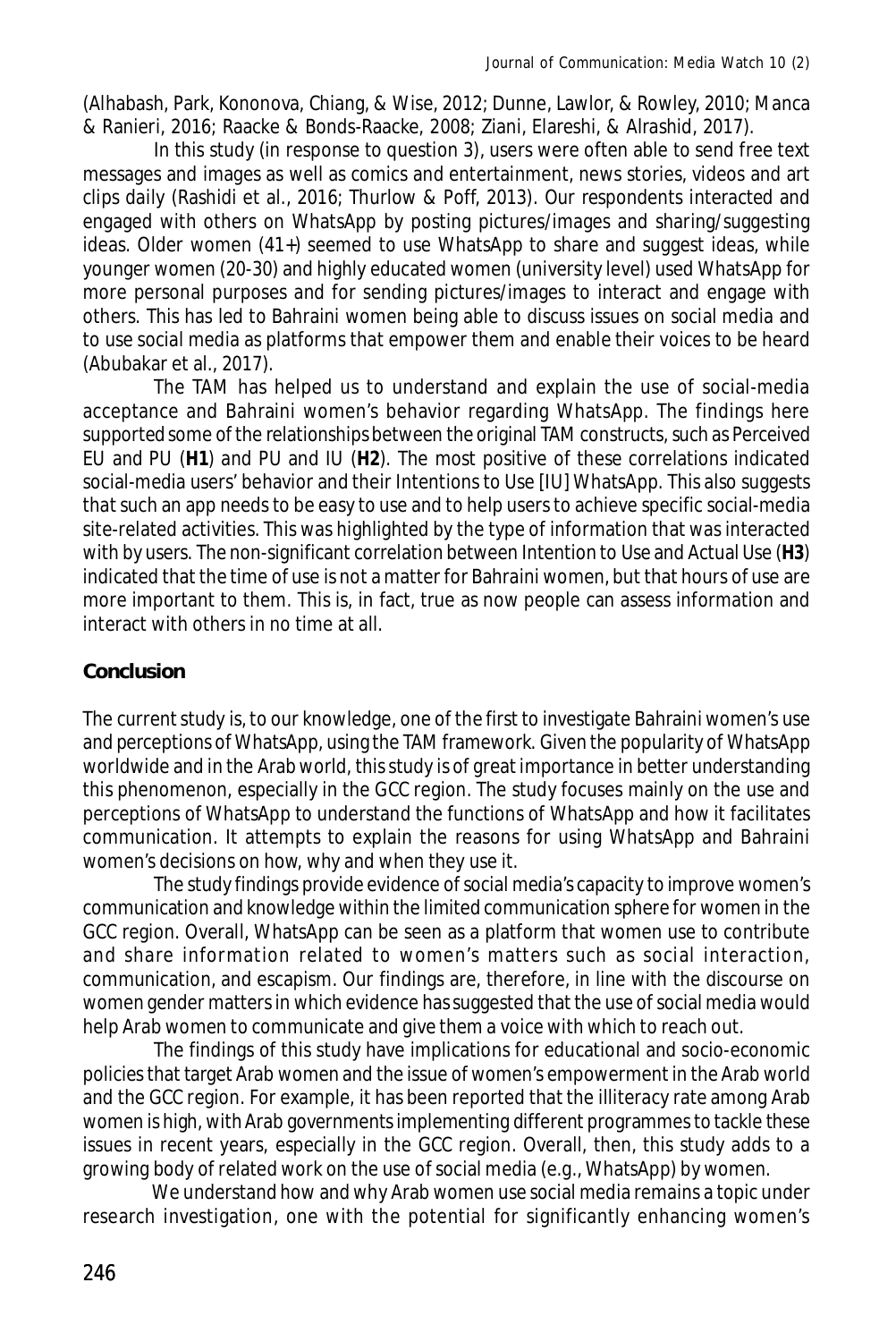development. In proposing areas for potential research, the limitation of this research is acknowledged. This research was limited to Bahraini women and was carried out in a short period. Using a snowball sampling procedure in this study, as well as an online survey, facilitated the accomplishment of our task but we acknowledge this as a limitation. The results of this study apply to the surveyed respondents (Bahraini women) only and therefore may differ for other people, genders and cultures. However, there is always scope for conducting a longitudinal study by the existing result to provide more insight on how WhatsApp is used and perceived in the Arab world about the TAM literature.

**Funding**: This research did not receive any specific grant from funding agencies in the public, commercial, or non-profit sectors.

#### **References**

- Abdel-Fadil, M. (2014). Sowing the seeds of the message: Islamist women activists before, during, and after the Egyptian revolution. *CyberOrient*, *8*(1), 246. Retrieved from http://www.cyberorient.net/article.do?articleId=8854
- Abubakar, N., Dasuki, S., & MacGranaky, A. (2017). Instrumental role of ICTs in development as freedom the contribution of ICTs to women empowerment: A capability perspective. In *Paper presented at the Twenty-third Americas Conference on Information Systems* (pp. 1–8). Boston. Retrieved from http://aisel.aisnet.org/cgi/ viewcontent.cgi?article=1467&context=amcis2017
- Aharony, N., & Gazit, T. (2016). The importance of the Whatsapp family group: An exploratory analysis. *Aslib Journal of Information Management*, *68*(2), 174–192. https://doi.org/ 10.1108/AJIM-09-2015-0142
- Ajwad, A. F. (2015). Sunday somen group. *Journal of Middle East Women's Studies*, *11*(2), 242– 243. https://doi.org/10.1215/15525864-2886640
- Al-Harbi, F. (2010, April 30). Women swept third Facebook users in the Kingdom. *Al-Jazira Clinic Newspaper*. Retrieved from http://www.aljazirah.com.sa/2010jaz/apr/30/ th4.htm
- AlBaloushy, M. (2015). Uses of students in Omani universities for WhatsApp and its impact on their Academic achievements. *Al Arab Journal*, *18*.
- Alhabash, S., Park, H., Kononova, A., Chiang, Y. H., & Wise, K. (2012). Exploring the motivations of Facebook use in Taiwan. *Cyberpsychology, Behavior, and Social Networking*, *15*(6), 304–311. https://doi.org/10.1089/cyber.2011.0611
- Aljaad, N. (2017). Whatsapp for educational purposes for female students at College of Education–King Saud University. *Education*, *137*(3), 344–366.
- Alqabra, S. (2012). Social cohesion in Kuwait: From establishment to the current movements in 2011.
- Alqahtani, E. (2014). *The effects of Whatsapp messenger on social relations in Saudi Arabia*. Monash University.
- AlSalem, F. (2016). Women and online political participation in Kuwait. In B. Gunter, M. Elareshi, & K. Al-Jaber (Eds.), *Social media in the Arab world: Communication and public opinion in the Gulf States* (pp. 135–155). London and New York: I.B. Tauris.
- AlSharekh, A. (2016). Social media and the struggle for authority in the GCC. *The Canadian Journal for Middle East Studies*, *1*(2), 8–33.
- Arabian Gazette. (2015). Social media in the Arab world. Retrieved March 15, 2016, from http://www.arabiangazette.com/social-media-in-the-arab-world-2015-report/
- Boyd, D., & Ellison, N. (2007). Social network sites: Definition, history, and scholarship. *Journal of Computer-Mediated Communication*, *13*, 210–230.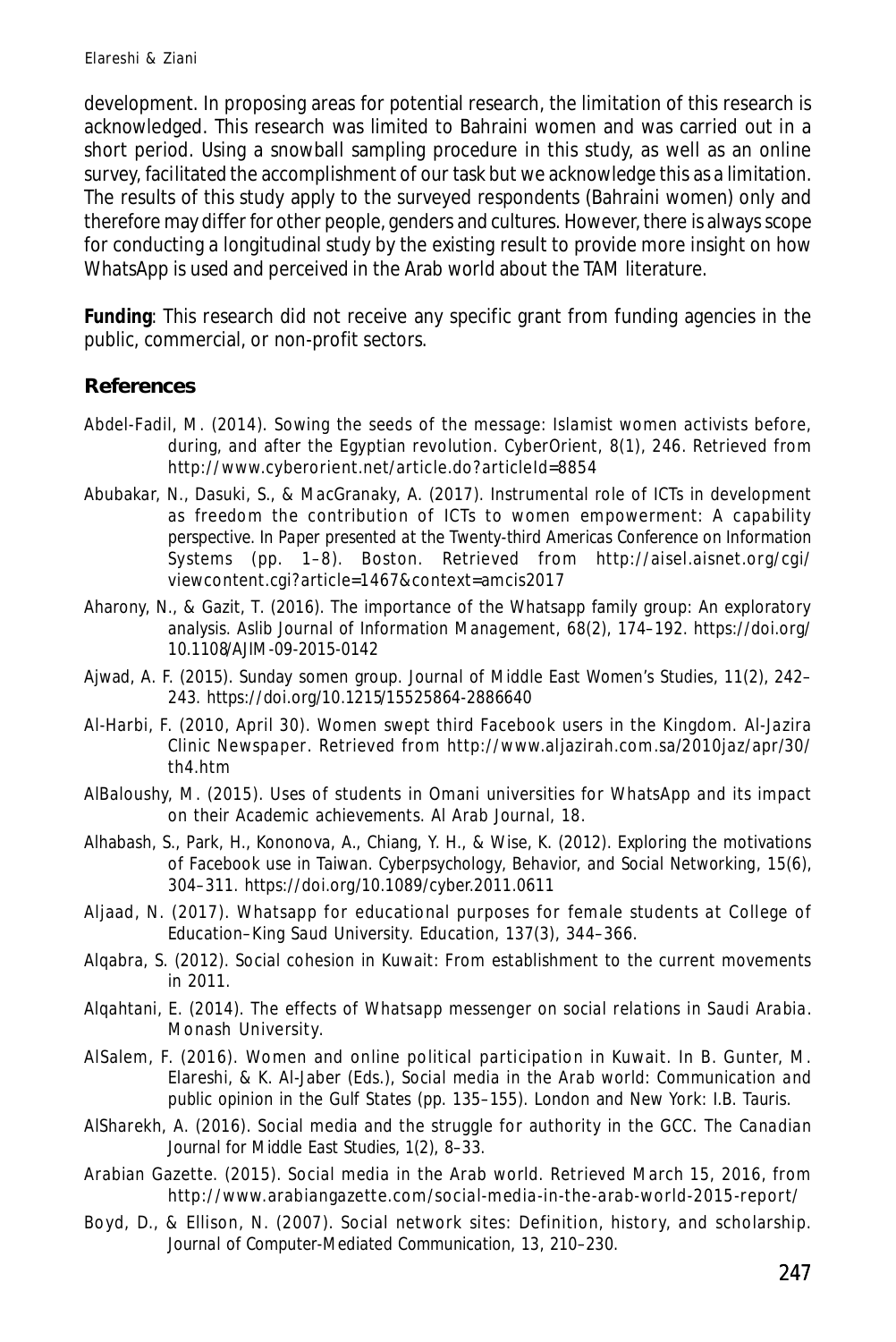- Church, K., & Oliveira, R. de. (2013). What's up with WhatsApp?: Comparing mobile instant messaging behaviors with traditional SMS. In *Mobile HCI '13 Paper presented at the 15th international conference on Human-computer interaction with mobile devices and services* (pp. 352–361). Retrieved from http://dl.acm.org/citation.cfm?id=2493225
- Davis, F. D. (1989). Perceived usefulness, perceived ease of use, and user acceptance of information technology. *MIS Quarterly*, *13*(3), 319–340.
- Davis, F. D. (1993). User acceptance of information technology: System characteristics, user perceptions and behavioral impacts. *International Journal of Man-Machine Studies*, *38*, 475–487. https://doi.org/10.1006/imms.1993.1022
- Dennis, E., Martin, J., & Wood, R. (2016). Media use in the Middle East: An six-nation survey. Retrieved May 25, 2017, from http://www.qatar.northwestern.edu/docs/ publications/research-media-use/2016-middle-east-media-use-report.pdf
- Doll, W. J., & Torkzadeh, G. (1988). The measurement of end-user computing satisfaction. *MIS Quarterly*, *12*(2), 259. https://doi.org/10.2307/248851
- Dunne, A., Lawlor, M.-A., & Rowley, J. (2010). Young people use online social networking sites: A uses and gratifications perspective. *Journal of Research in Interactive Marketing*, *4*(1), 46–58.
- El Haitami, M. (2014). Women and Sufism: Religious expression and the political sphere in contemporary Morocco. *Mediterranean Studies*, *22*(2), 190–212. https://doi.org/ 10.5325/mediterraneanstu.22.2.0190
- El Issawi, F. (2014). Women and media: Libyan female journalists from Gaddafi media to post-revolution: Case study. *CyberOrient*, *8*(1). Retrieved from http:// eprints.lse.ac.uk/59902/
- Falahah, & Rosmala, D. (2012). Study of social networking usage in higher education environment. *Procedia - Social and Behavioral Sciences*, *67*(10), 156–166. https:// doi.org/10.1016/j.sbspro.2012.11.316
- Fishbein, M., & Ajzen, I. (1975). *Belief, attitude, intention, and behavior: An introduction to theory and research*. Reading, MA: Addison-Wesley.
- Ghannam, J. (2011). *Social media in the Arab world: Leading up to the uprisings of 2011*. Washington, DC: Center for International Media Assistance.
- Greenwood, S., Perrin, A., & Duggan, M. (2016). Social media update 2016. Retrieved June 30, 2017, from http://www.pewinternet.org/2016/11/11/social-media-update-2016/
- GSMA. (2017). *The mobile economy Middle East and North Africa 2017*. Retrieved from www.gsmaintelligence.com
- Harrison, M. A., & Gilmore, A. L. (2012). U txt when? College students' social contexts of text messaging. *The Social Science Journal*, *49*(4), 513–518.
- Jamjoom, M., & Smith-Spark, L. (2013). Saudi Arabia women defy authorities over female driving ban. Retrieved October 26, 2016, from https://edition.cnn.com/2013/10/ 26/world/meast/saudi-arabia-women-drivers/index.html
- Jones, M. (2013). Social media, surveillance, and social control in the Bahrain Uprising. *Westminster Papers of Communication and Culture*, *9*(2), 69–92.
- Kaplan, A. M., & Haenlein, M. (2010). Users of the world, unite! The challenges and opportunities of social media. *Business Horizons*, *53*(1), 59–68. https://doi.org/ 10.1016/j.bushor.2009.09.003
- Kaye, B. (2005). It's a blog, blog, blog world: Users and uses of weblogs. *Atlantic Journal of Communication*, *13*(2), 73–95.
- Khamis, S. (2014). Arab women's changing identities, activisms and resistances in a changing region. *CyberOrient*, *8*(1). Retrieved from http://www.cyberorient.net/ article.do?articleId=8882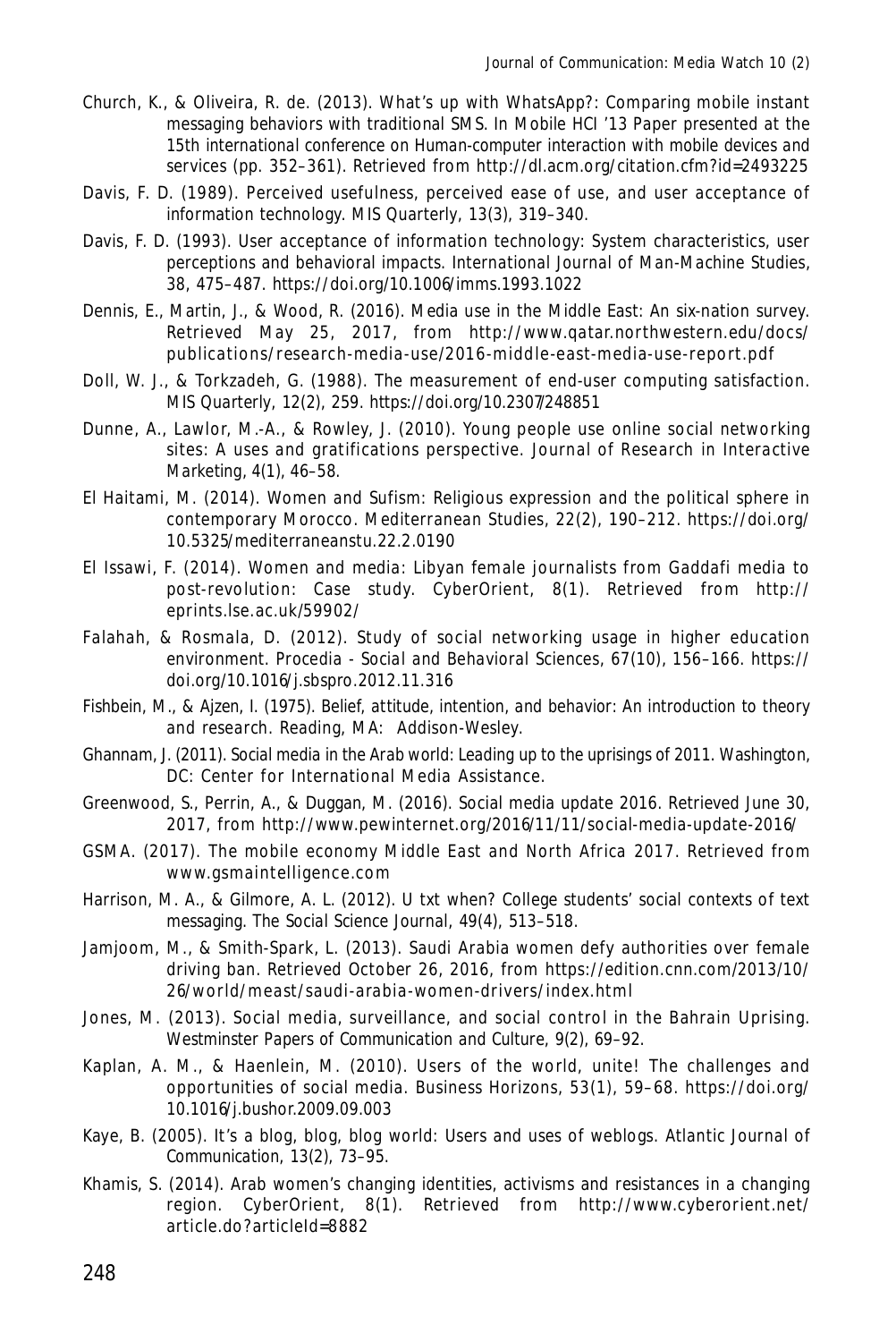- Kinninmont, J. (2013). To what extent is twitter changing gulf societies. Retrieved March 15, 2015, from http://www.chathamhouse.org/publications/papers/view/189413
- Knight, J., & Weedon, A. (2014). Identity and social media. *Convergence: The International Journal of Research into New Media Technologies*, *20*(3), 257–258. https://doi.org/ 10.1177/1354856514536365
- Lampe, C., Yvette Wohn, D., Vitak, J., Ellison, N. B., Wash, R., Lampe, C., … Wash, R. (2011). Student use of Facebook for organizing collaborative classroom activities. *Computer-Supported Collaborative Learning*, *6*(3), 329–347. https://doi.org/10.1007/ s11412-011-9115-y
- Lawrence, E., Sides, J., & Farrell, H. (2010). Self-segregation or deliberation? Blog readership, participation, and polarization in American politics. *Perspectives on Politics*, *8*(1), 141–157. https://doi.org/10.1017/S1537592709992714
- Madden, M., Lenhart, A., Duggan, M., Cortesi, S., & Gasser, U. (2013). Teens and technology 2013. Retrieved March 12, 2017, from www.pewinternet.org/Reports/2013TeensandTech.aspx
- Manca, S., & Ranieri, M. (2016). Facebook and the others. Potentials and obstacles of social media for teaching in higher education. *Computers and Education*, *95*. https:// doi.org/10.1016/j.compedu.2016.01.012
- Papacharissi, Z. (2009). The virtual geographies of social networks: A comparative analysis of Facebook, LinkedIn and ASmallWorld. *New Media & Society*, *11*(1–2), 199–220. https://doi.org/10.1177/1461444808099577
- Raacke, J., & Bonds-Raacke, J. (2008). MySpace and Facebook: Applying the uses and gratifications theory to exploring friend-networking sites. *Cyberpsychology & Behavior*, *11*(2), 169–174.
- Radcliffe, D., & Lam, A. (2018). Social media in the Middle East: The story of 2017. *SSRN Electronic Journal*. https://doi.org/10.2139/ssrn.3124077
- Rashidi, Y., Vaniea, K., & Camp, L. J. (2016). Understanding Saudis' privacy concerns when using WhatsApp. In *Usable Security and Privacy (USEC)*. https://doi.org/10.14722/ usec.2016.23022
- Rauniar, R., Rawski, G., Yang, J., & Johnson, B. (2014). Technology acceptance model (TAM) and social media usage: An empirical study on Facebook. *Journal of Enterprise Information Management*, *27*(1), 6–30. https://doi.org/10.1108/JEIM-04-2012-0011
- Rollman, J. B., Krug, K., & Parente, F. (2000). The chat room phenomenon: Reciprocal communication in cyberspace. *CyberPsychology and Behavior*, *3*(2), 161–166.
- Salem, F. (2017). The Arab Social Media Report 2017: Social media and the Internet of things: Towards data-driven policymaking in the Arab world. Retrieved December 20, 2017, from http://www.mbrsg.ae/getattachment/05534635-16f6-497a-b4a3 d06f061bda0b/Arab-Social-Media-Report-2017
- Salem, F., & Mourtada, R. (2012). Social media in the Arab world: Influencing societal and cultural change. Retrieved March 12, 2015, from www.arabsocialmediareport.com/ userManagement/PDFD/ASMR 4 updated 29 08 12
- Salem, F., & Mourtada, R. (2015). Arab Social Media Report 2015. Retrieved March 14, 2016, from http://www.mbrsg.ae/home.aspx
- Statistic. (2018). WhatsApp: number of monthly active users 2018. Retrieved May 25, 2017, from https://www.statista.com/statistics/260819/number-of-monthly-activewhatsapp-users/
- Stern, L. A. L. ., & Taylor, K. (2007). Social networking on Facebook. *Journal of the Communication, Speech & Theatre Association of North Dakota*, *20*, 9–20.